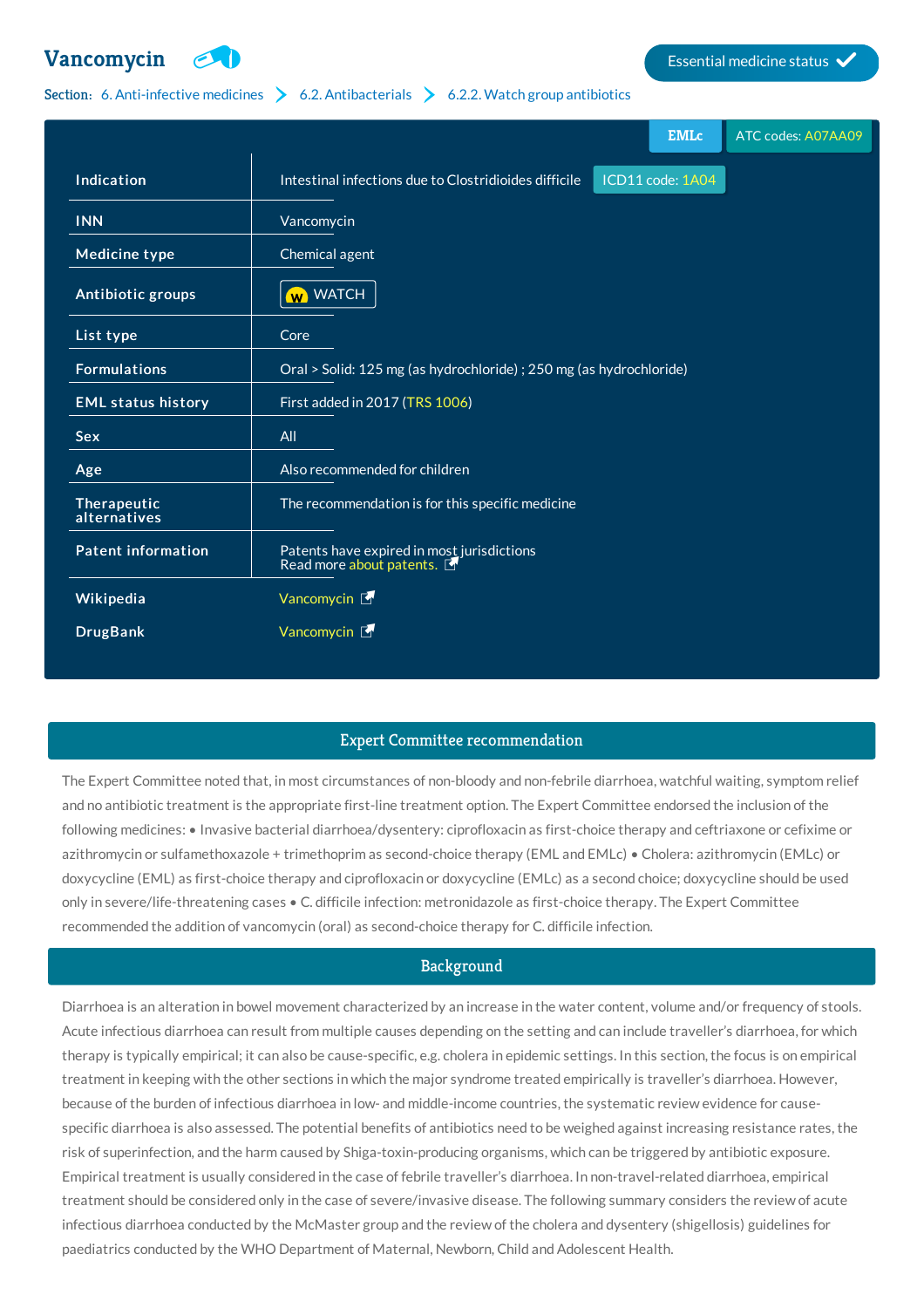#### Summary of evidence

A 2000 Cochrane review assessed the effect of oral antibiotics in traveller's diarrhoea (1). Twelve randomized controlled trials (RCTs) showed a greater cure by 72 hours for any antibiotics compared with placebo (odds ratio (OR) 5.90; 95% confidence interval (CI) 4.06–8.57). Patients who took antibiotics experienced more side-effects than those taking placebo (OR 2.37; 95% CI 1.50–3.75). Antibiotics reviewed included fluoroquinolones, + sulfamethoxazole + trimethoprim, ampicillin, azithromycin, aztreonam, bicozamycin, furazolidone, pivmecillinam, and trimethoprim alone. Although the authors had planned to compare the different antibiotics, this analysis was not carried out because of concerns about significant publication bias; it was therefore not possible to prioritize one antibiotic over the other. A Cochrane review of patients with cholera (39 RCTs or quasi-experimental studies; 4623 participants) confirmed that antibiotics reduce both duration of diarrhoea and stool volume compared with placebo or no treatment; however, the list of antibiotics considered in the active treatment arm was so long (tetracycline, doxycycline, norfloxacin, sulfamethoxazole + trimethoprim, azithromycin, erythromycin, chloramphenicol, ciprofloxacin, furazolidone, pivmecillinam) that no conclusions could be reached on the efficacy of specific drug classes (2). The authors provided head-to-head comparisons for duration of diarrhoea and clinical cure. Duration was more than a day less with a single dose of azithromycin than with ciprofloxacin (mean difference 32.4 hours; 95% CI 1.95–62.9) and clinical failure was less common (risk ratio (RR) 0.32; 95% CI 0.23–0.44). Similarly, tetracycline was found to be superior to sulfamethoxazole + trimethoprim (RR 0.56; 95% CI 0.34–0.92 for clinical failure). Another Cochrane review assessed non-typhoidal Salmonella infection (12 RCTs; 767 participants) and concluded that there was a lack of benefit with antibiotic treatment; however, the review did not compare the various antibiotics (3). Microbiological cure was significantly better with fluoroquinolones compared with placebo (RR 0.33; 95% CI 0.20–0.56), but this did not translate into a benefit in clinically important outcomes. A further Cochrane review of RCTs treating Shigella dysentery concluded that there was insufficient evidence to consider any class of antibiotic to be superior (4). Fluoroquinolones were compared with beta-lactams in six RCTs with no significant difference; however, in trials where >90% of participants had confirmed Shigella, beta-lactams were more effective than fluoroquinolones (RR 4.68; 95% CI 1.74–12.59). Two trials compared fluoroquinolones with macrolides and two compared sulfamethoxazole + trimethoprim with beta-lactams; both comparisons showed no difference between groups. Single trials of sulfamethoxazole + trimethoprim versus furazolidone, oral gentamicin versus nalidixic acid, and sulfonamides versus tetracyclines showed no significant differences. The confidence intervals around the risk estimates were very wide, however, and a potentially patient-relevant difference between these antibiotics can therefore not be ruled out. The evidence for both empirical therapy of traveller's diarrhoea and treatment of laboratory-confirmed diarrhoeal infection in low- and middle-income countries is extremely limited, and no data could be found favouring one antibiotic over another. Thus, recommendations are based on guidelines (see below). The exception is confirmed Shigella dysentery, for which beta-lactams appear to be superior to fluoroquinolones. For cholera, there is evidence that azithromycin is superior to fluoroquinolones. Sulfamethoxazole + trimethoprim should be avoided as it was found to be inferior to doxycycline.

#### Guidelines

Although some guidelines give detailed recommendations for organism-specific infections, the McMaster application summarized therapy for empirical treatment. The 2001 IDSA (Infectious Diseases Society of America) guidelines recommended fluoroquinolones for adults and sulfamethoxazole + trimethoprim for children with traveller's diarrhoea (5). A caveat is warranted, however, because of the increasing rates of fluoroquinolone-resistant Campylobacter infections. Moreover, patients with enterohaemorrhagic Escherichia coli infections should not be treated with antibiotics because of the higher risk of haemolytic uraemic syndrome. For cholera, these guidelines recommend doxycycline or tetracycline or a single dose of a fluoroquinolone. For non-typhi species of Salmonella, antibiotics are not routinely recommended, but if the infection is severe or if the patient is <6 months or >50 years old or has prostheses, valvular heart disease, severe atherosclerosis, malignancy or uraemia, sulfamethoxazole + trimethoprim (if susceptible), a fluoroquinolone or ceftriaxone is recommended. For Shigella, the choices are sulfamethoxazole + trimethoprim, a fluoroquinolone, nalidixic acid, ceftriaxone and azithromycin. The NICE (National Institute for Health and Care Excellence) guidelines for children <5 years recommend antibiotics in this age group only if there is suspected bacteraemia, extra-intestinal spread, age <6 months with Salmonella, malnourished or immunocompromised children, children with C. difficile enterocolitis, giardiasis, dysenteric shigellosis, dysenteric amoebiasis or cholera (6). The American College of Gastroenterology guidelines recommend antibiotics – a fluoroquinolone, azithromycin or rifaximin – for traveller's diarrhoea only when the likelihood of bacterial pathogens is high enough to justify the potential adverse effects (7). For C. difficile infections,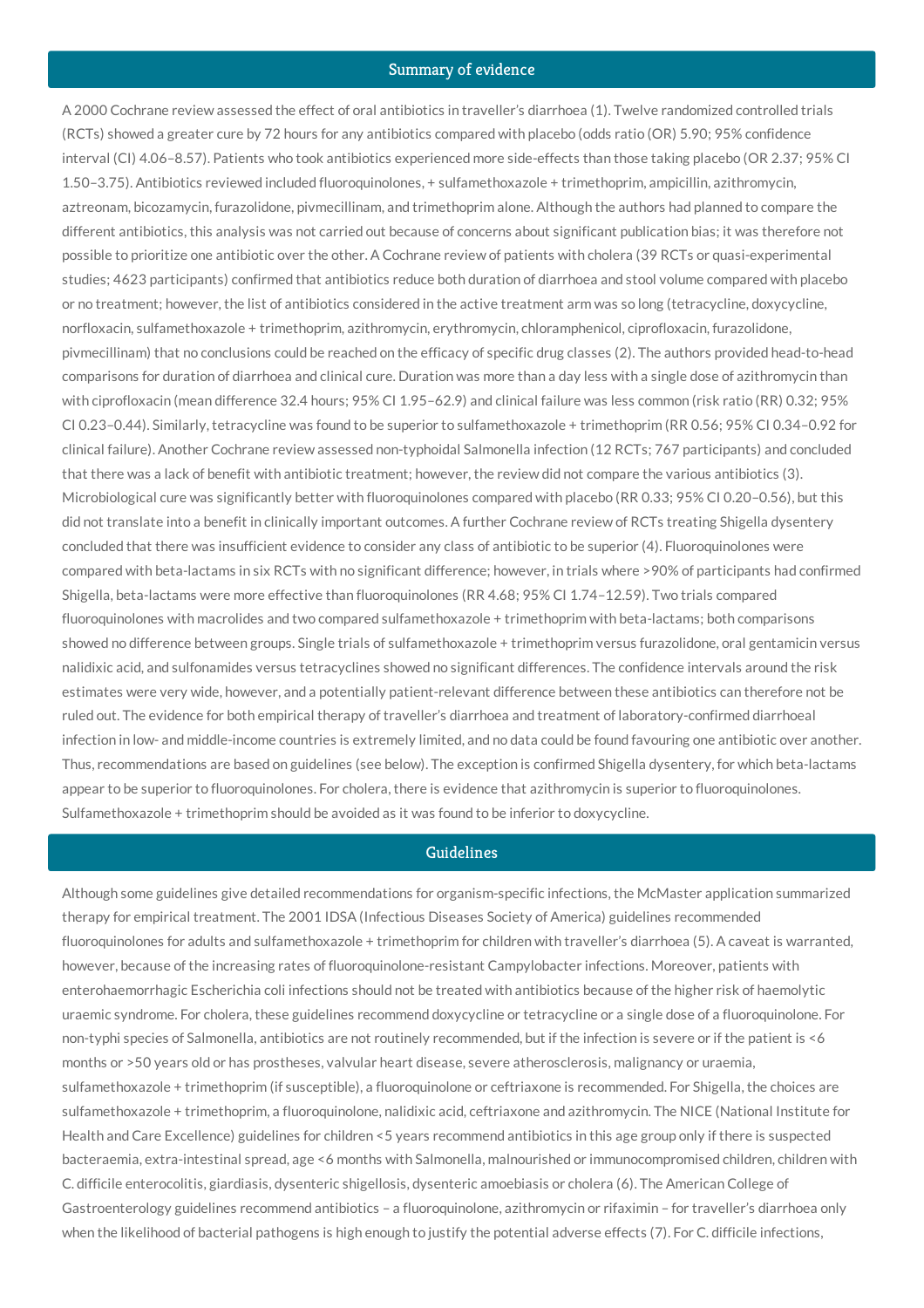metronidazole and oral vancomycin are recommended (8). The WHO Department of Maternal, Newborn, Child and Adolescent Health reviewed its existing guidelines for treatment of dysentery (shigellosis) and cholera in children. The reviews were informed by systematic literature reviews of the current evidence on the efficacy, safety and feasibility of antibiotic treatment options. Following expert consultation, the following recommendations were made for antibiotic treatment of dysentery and cholera: Dysentery • 1st line: ciprofloxacin oral liquid or tablets 15 mg/kg twice daily for 3 days • 2nd line: IV/IM ceftriaxone injection 50– 100 mg/kg for 2–5 days (to be used only when local strains of Shigella are known to be resistant to ciprofloxacin) • Alternative 2nd line: azithromycin oral liquid or capsules 12 mg/kg on day 1 then 6 mg/kg on days 2–4 (total course: 4 days) or cefixime oral liquid or tablets, 8 mg/kg per day. Cholera Doxycycline oral liquid or tablets 4 mg/kg as a single dose or erythromycin oral liquid or tablets 12.5 mg/kg four times daily for 3 days or ciprofloxacin oral liquid or tablets 10–20 mg/kg twice daily for 5 days or azithromycin oral liquid or capsules 20 mg/kg as a single dose (only in epidemics). In non-epidemic situations, antibiotics should be used only for children with severe dehydration.

#### Rationale for antibiotic selection

For traveller's diarrhoea, sulfamethoxazole + trimethoprim was proposed as a core antibiotic for both children and adults, if treatment is deemed necessary. Azithromycin and fluoroquinolones, although listed as alternatives in the IDSA guidelines, should be used only if no other more appropriate options are available because of resistance concerns as well as the potential for harm. Given the superiority of beta-lactams for treatment of confirmed Shigella dysentery, ceftriaxone was proposed as a core antibiotic. For cholera, azithromycin should be considered first-line treatment on the basis of the systematic review evidence, with doxycycline as another option as listed in guidelines. Metronidazole (oral treatment preferred) and oral vancomycin are listed as core antibiotics for treatment of C. difficile infections. Ofloxacin, norfloxacin and nalidixic acid were not proposed because of redundancy; other fluoroquinolones were proposed for several more indications across all syndromes. Rifaximin was not included on the basis of redundancy; other options are available that are also relevant for other indications. Based on recommendations from experts from low- and middle-income countries on the advisory panel, chloramphenicol is proposed for the preserved list as a last-resort option for typhoid fever if no other antibiotics are available. Sulfamethoxazole + trimethoprim, ciprofloxacin and erythromycin are not recommended for treatment of cholera based on data from systematic reviews.

## Committee considerations

For common community-acquired infections, the main focus has been on empirical treatment choices that are broadly applicable in most countries. Generally, alternatives for use in case of allergy were not considered. The Expert Committee considered the various antibiotics proposed in the applications for alignment with WHO guidelines and under the guiding principle of parsimony and selected first- and second-choice antibiotics for acute infectious diarrhoea for inclusion on the EML and/or EMLc. As a result, levofloxacin and erythromycin were excluded. Ciprofloxacin was preferred to levofloxacin (for parsimony, and to preserve levofloxacin as a treatment for multidrug-resistant tuberculosis). Recommended first- and second-choice antibiotics are reported below. The first-choice antibiotics are those generally recommended on the basis of available evidence and are usually narrowspectrum agents.

## EML recommendations: Intestinal infections due to Clostridioides difficile

[metronidazole](http://list.essentialmeds.org/recommendations/696) [vancomycin](http://list.essentialmeds.org/recommendations/679)

**First choice Second choice**

1. De Bruyn G, Hahn S, Borwick A. Antibiotic treatment for travellers' diarrhoea. Cochrane Database Syst Rev. 2000;(3):CD002242. 2. Leibovici-Weissman Y, Neuberger A, Bitterman R, Sinclair D, Salam MA, Paul M. Antimicrobial drugs for treating cholera. Cochrane Database Syst Rev. 2014;(6):CD008625.

3. Onwuezobe IA, Oshun PO, Odigwe CC. Antimicrobials for treating symptomatic non-typhoidal Salmonella infection. Cochrane Dat abase Syst Rev. 2012;(11):CD001167.

4. Christopher PR, David KV, John SM, Sankarapandian V. Antibiotic therapy for Shigella dysentery. Cochrane Database Syst Rev. 20 10;(8):CD006784.

5. Guerrant RL, Van Gilder T, Steiner TS, Thielman NM, Slutsker L, Tauxe RV et al. Practice guidelines for the management of infectio us diarrhea. Clin Infect Dis. 2001;32(3):331–51.

6. Khanna R, Lakhanpaul M, Burman-Roy S, Murphy MS. Diarrhoea and vomiting caused by gastroenteritis in children under 5 years: summary of NICE guidance. BMJ. 2009;338:b1350.